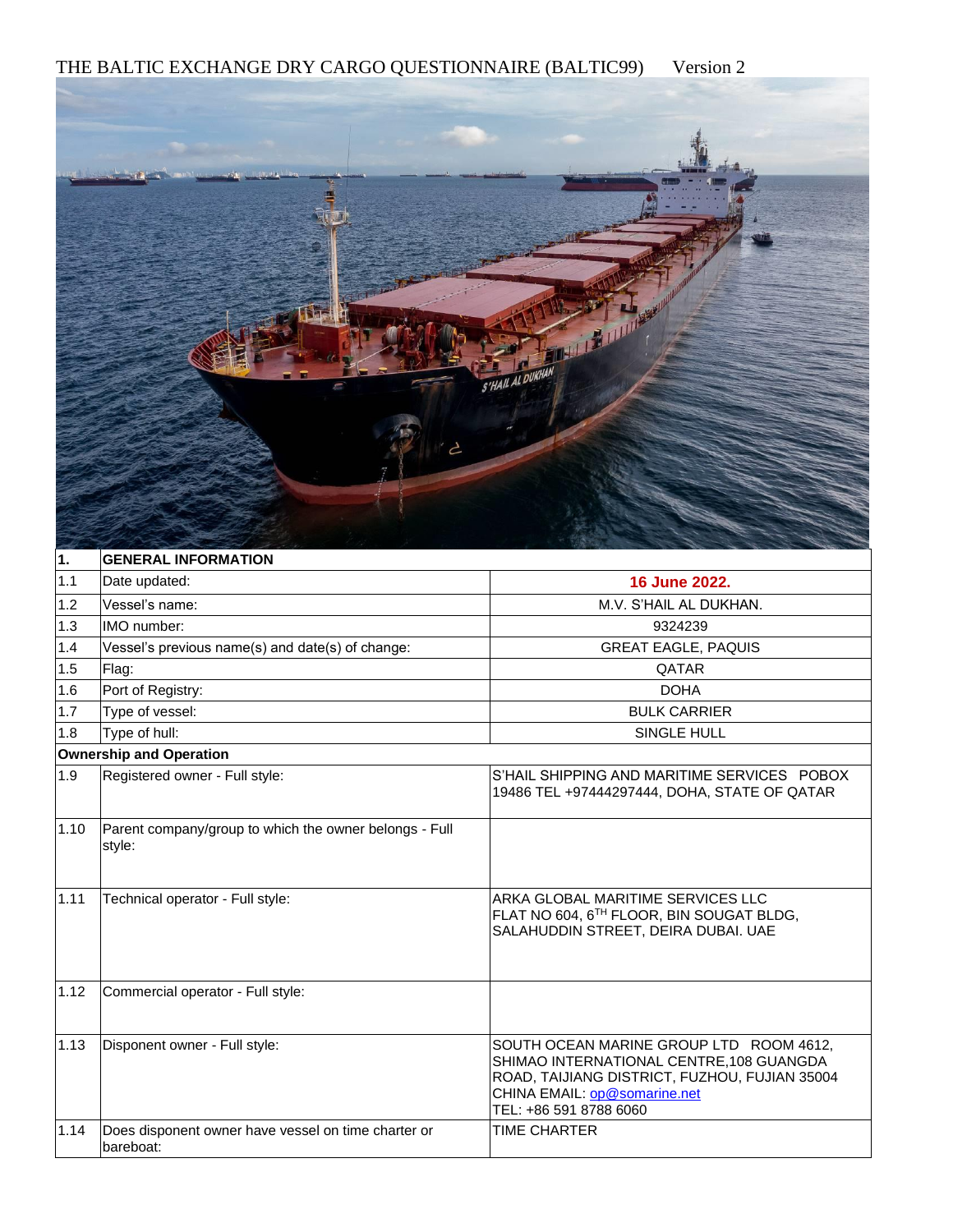| 1.15            | Since when vessel has been under Disponent owner:                                                                          |                            | 8TH JAN 2022, 1248UTC.                  |                    |  |
|-----------------|----------------------------------------------------------------------------------------------------------------------------|----------------------------|-----------------------------------------|--------------------|--|
| 1.16            | Number of vessels in disponent owner's fleet:                                                                              |                            |                                         |                    |  |
| <b>Builder</b>  |                                                                                                                            |                            |                                         |                    |  |
| 1.17            | Builder (where built) / Yard number:                                                                                       |                            | NAMURA SHIPBUILDING CO,<br><b>JAPAN</b> | 273                |  |
| 1.18            | Date delivered (built):                                                                                                    |                            | <b>APRIL 2005</b>                       |                    |  |
|                 | <b>Classification</b>                                                                                                      |                            |                                         |                    |  |
| 1.19            | Classification society:                                                                                                    |                            | <b>NKK</b>                              |                    |  |
| 1.20            | Class notation:                                                                                                            |                            | NS*(BC, SHC 2,4,6, E) (ESP)             |                    |  |
| 1.21            | If Classification society changed, name of previous society:                                                               |                            | ΝA                                      |                    |  |
| 1.22            | If Classification society changed, date of change:                                                                         |                            | <b>NA</b>                               |                    |  |
| 1.23            | Date and place of last dry dock:                                                                                           |                            | 08.MAY.2020                             | <b>GUANGZHOU</b>   |  |
| 1.24            | Date next dry dock is due:                                                                                                 |                            | 07. MAY.2023                            |                    |  |
| 1.25            | Date of last special survey / next survey due:                                                                             |                            | 08.MAY.2020                             | 20.APR.2025        |  |
| 1.26            | Date of last annual survey / next survey due:                                                                              |                            | 16 APR 2021                             | 20 JAN-20 JUL 2022 |  |
| 1.27            | Is vessel entered in classification approved enhanced survey<br>program?                                                   |                            | <b>YES</b>                              |                    |  |
| 1.28            | Does vessel comply with IACS unified requirements regarding<br>number 1 cargo hold and double bottom tank steel structure? |                            |                                         |                    |  |
|                 | Has this compliance been verified by the classification<br>society?                                                        |                            |                                         |                    |  |
|                 | <b>Dimensions</b>                                                                                                          |                            |                                         |                    |  |
| 1.29            | Length Over All (LOA):                                                                                                     |                            | 224.89 M                                |                    |  |
| 1.30            | Length Between Perpendiculars (LBP):                                                                                       |                            | 215.00 M                                |                    |  |
| 1.31            | Extreme breadth (Beam):                                                                                                    |                            | 32.20 M                                 |                    |  |
| 1.32            | Moulded depth:                                                                                                             |                            | 19.30 M                                 |                    |  |
| 1.33            | Keel to Masthead (KTM) / KTM in collapsed condition (if<br>applicable):                                                    |                            | 48.68M                                  |                    |  |
| 1.34            | Distance from waterline to top of hatch coamings or                                                                        | No1.                       |                                         |                    |  |
|                 | top of hatch covers if side-rolling hatches                                                                                | Hatc<br>h                  | Midships                                | Last Hatch         |  |
|                 | Ballast condition: Draft: F: 5.15m / A 6.65m                                                                               | 17.7                       | 16.67 M                                 | 16.10 M            |  |
|                 | (ballast holds not flooded, basis 50% bunkers)                                                                             | 9 M                        |                                         |                    |  |
|                 | Full ballast condition: Draft: F: 7.44m / A 8.50m<br>(ballast holds flooded, basis 50% bunkers)                            | 15.5<br>4 M                | 14.59 M                                 | 14.19 M            |  |
|                 | Fully laden condition: Draft:<br>F: 13.952m / M13.952m / A13.952m                                                          | 9.05<br>м                  | 9.05 M                                  | 9.05 M             |  |
| 1.35            | Distance from keel to top of hatch coamings (or top of<br>hatch covers if side-rolling hatches):                           | 23.0<br>м                  | 23.0 M                                  | 23.0 M             |  |
| <b>Tonnages</b> |                                                                                                                            |                            |                                         |                    |  |
| 1.36            | Gross Tonnage (GT) / Net Registered Tonnage (NRT):                                                                         |                            | 38938                                   | 24972              |  |
| 1.37            | Suez Canal Tonnage - Gross (SCGT) / Net (SCNT):                                                                            |                            | 40833.51                                | 37790.75           |  |
| 1.38            | Panama Canal Net Tonnage (PCNT):                                                                                           |                            | 32201                                   |                    |  |
|                 | <b>Loadline Information</b>                                                                                                |                            |                                         |                    |  |
| 1.39            | Loadline                                                                                                                   | De<br>ad<br>we<br>igh<br>t | Draft                                   | <b>TPC</b>         |  |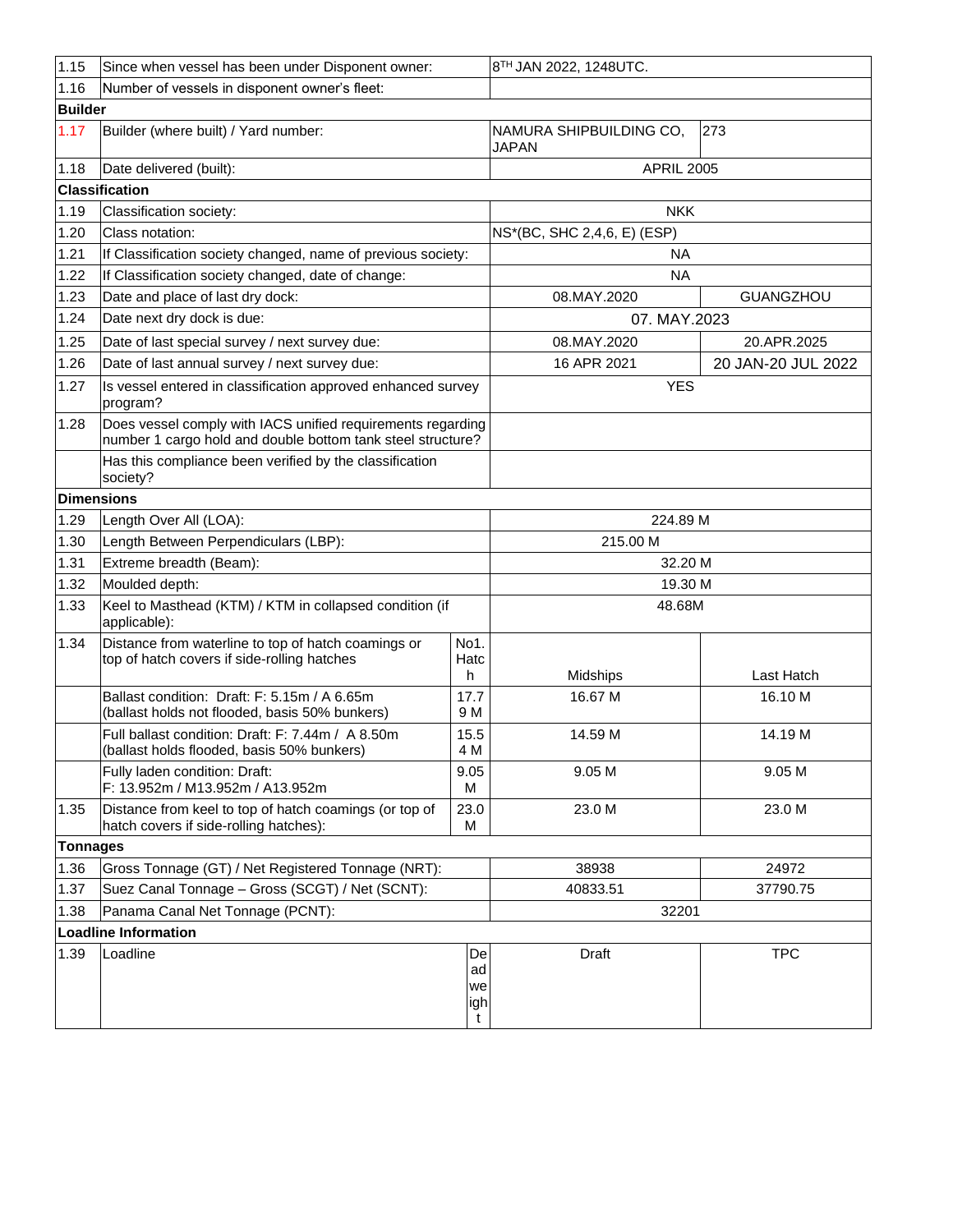|      | Summer:                                                                   |                                                                                                                                                   |                                                                                          | 74<br>14<br>3                                                     | 13.952                                                                      |                                              | 66.2                                                  |
|------|---------------------------------------------------------------------------|---------------------------------------------------------------------------------------------------------------------------------------------------|------------------------------------------------------------------------------------------|-------------------------------------------------------------------|-----------------------------------------------------------------------------|----------------------------------------------|-------------------------------------------------------|
|      | Winter:                                                                   |                                                                                                                                                   |                                                                                          | 72<br>22<br>4                                                     | 13.662                                                                      |                                              | 66.1                                                  |
|      |                                                                           | <b>Winter North Atlantic:</b>                                                                                                                     |                                                                                          | $\mathsf{N}$<br>A                                                 | <b>NA</b>                                                                   |                                              | <b>NA</b>                                             |
|      |                                                                           | Fresh water:                                                                                                                                      |                                                                                          | 74<br>14<br>0                                                     | 14.269                                                                      |                                              | 66.2                                                  |
|      | Tropical:                                                                 |                                                                                                                                                   |                                                                                          | 76<br>06<br>8                                                     | 14.242                                                                      |                                              | 66.4                                                  |
|      |                                                                           | Tropical fresh water:                                                                                                                             |                                                                                          | 76<br>02<br>2                                                     | 14.559                                                                      |                                              | 66.4                                                  |
|      |                                                                           | Full Ballast condition: Draft: F: 5.15m / A: 6.65m<br>(ballast holds not flooded, basis 50% bunkers) (about)                                      |                                                                                          | 22<br>99<br>$\overline{7}$                                        | 5.82                                                                        |                                              | 60.3                                                  |
|      |                                                                           | Lightship: Draft: F: 0.80m / A: 3.21m<br>Displacement: 10151                                                                                      |                                                                                          |                                                                   |                                                                             |                                              | 55.64                                                 |
|      |                                                                           | FWA at summer draft:                                                                                                                              |                                                                                          |                                                                   |                                                                             | 317mm                                        |                                                       |
|      |                                                                           | TPC on summer draft                                                                                                                               |                                                                                          |                                                                   |                                                                             | 66.2mt                                       |                                                       |
|      | Is vessel fitted for:                                                     |                                                                                                                                                   |                                                                                          |                                                                   |                                                                             |                                              |                                                       |
| 1.40 |                                                                           | Transit of Panama Canal?                                                                                                                          |                                                                                          |                                                                   | <b>YES</b>                                                                  |                                              |                                                       |
|      | If yes, state deadweight all told on 39ft 6in / 12.039m (SG<br>$0.9954$ : |                                                                                                                                                   |                                                                                          | 69609 (VESSEL ALSO FITTED TO Transit THROUGH NEO<br>PANAMA CANAL) |                                                                             |                                              |                                                       |
|      |                                                                           | If yes, is Panama deadweight all told affected by vessel's<br>bilge turn radius?                                                                  |                                                                                          |                                                                   | <b>NO</b>                                                                   |                                              |                                                       |
| 1.41 |                                                                           | <b>Transit of Suez Canal?</b>                                                                                                                     |                                                                                          |                                                                   | YES (Only One Mooring Boat can be kept hanging on the<br>Vessel)            |                                              |                                                       |
| 1.42 | Transit of St. Lawrence Seaway?                                           |                                                                                                                                                   |                                                                                          |                                                                   |                                                                             | <b>NA</b>                                    |                                                       |
|      | If yes, state deadweight all told on 26ft / 7.92m fresh water:            |                                                                                                                                                   |                                                                                          |                                                                   |                                                                             |                                              |                                                       |
|      |                                                                           | <b>Recent Operational History</b>                                                                                                                 |                                                                                          |                                                                   |                                                                             |                                              |                                                       |
| 1.43 |                                                                           | Has vessel been involved in a pollution, grounding, serious<br>casualty or collision incident during the past 12 months? If<br>yes, give details: |                                                                                          |                                                                   | Pollution: No<br>Grounding: No<br>cargo hold on 19.02.2022<br>Collision: No |                                              | Casualty: YES, Crew member died after falling down in |
| 1.44 |                                                                           | Voyage History: NO VOYAGE UNDERTAKEN UNDER NEW OWNERS.LAST FIVE VOYAGES                                                                           |                                                                                          |                                                                   |                                                                             |                                              |                                                       |
|      | Voy#                                                                      | Charterer                                                                                                                                         | Cargo                                                                                    |                                                                   |                                                                             | Load-Discharge Ports                         |                                                       |
|      | 15                                                                        | Solar                                                                                                                                             | <b>COAL IN BULK</b>                                                                      |                                                                   |                                                                             | Murmasnsk / UST Luga - China                 |                                                       |
|      | 14                                                                        | SOUTH OCEAN MARINE GROUP<br>LTD/ SUB CHRTR ULTRABULK                                                                                              | <b>COAL IN BULK</b><br><b>Steel Slabs</b><br>YELLOW SOYBEAN<br><b>BRAZILLIAN SOYBEAN</b> |                                                                   |                                                                             |                                              | NEW ORLEANS - NOEDENHAM                               |
|      | 13                                                                        | SOUTH OCEAN MARINE GROUP<br>LTD/ SUB CHRTR ULTRABULK                                                                                              |                                                                                          |                                                                   |                                                                             | <b>ITAGUAI-BROWNSVILLE</b>                   |                                                       |
|      | 12                                                                        | <b>KLAVENESS</b>                                                                                                                                  |                                                                                          |                                                                   |                                                                             | <b>NEW ORLEANS-</b><br>ZHOUSHAN/ZHANGJIAGANG |                                                       |
|      | 11                                                                        | <b>KLAVENESS</b>                                                                                                                                  |                                                                                          |                                                                   |                                                                             | PARANAGUA-INCHEON                            |                                                       |
|      | 10                                                                        | <b>KLAVENESS</b>                                                                                                                                  | <b>WHEAT</b>                                                                             |                                                                   |                                                                             |                                              | NEWCASTLE-CAIL LAN/ PHU MY                            |
|      | 9                                                                         | <b>KLAVENESS</b>                                                                                                                                  | <b>IRON ORE</b>                                                                          |                                                                   |                                                                             |                                              | LONGBEACH-LIANYUNGANG/ZHEJIANG                        |
|      | 8                                                                         | <b>KLAVENESS</b>                                                                                                                                  | <b>BRAZILLIAN SOYBEAN</b>                                                                |                                                                   |                                                                             | PARANAGUA-DALIAN                             |                                                       |
| 1.45 |                                                                           | Specify the security level at which the ship is currently operating (ISSC):                                                                       |                                                                                          |                                                                   |                                                                             |                                              | LEVEL-1                                               |

| $\sqrt{2}$<br>ız. | <b>CERTIFICATION</b> | <b>Ilssue</b> | Last Annual | Expires |
|-------------------|----------------------|---------------|-------------|---------|
|                   |                      |               |             |         |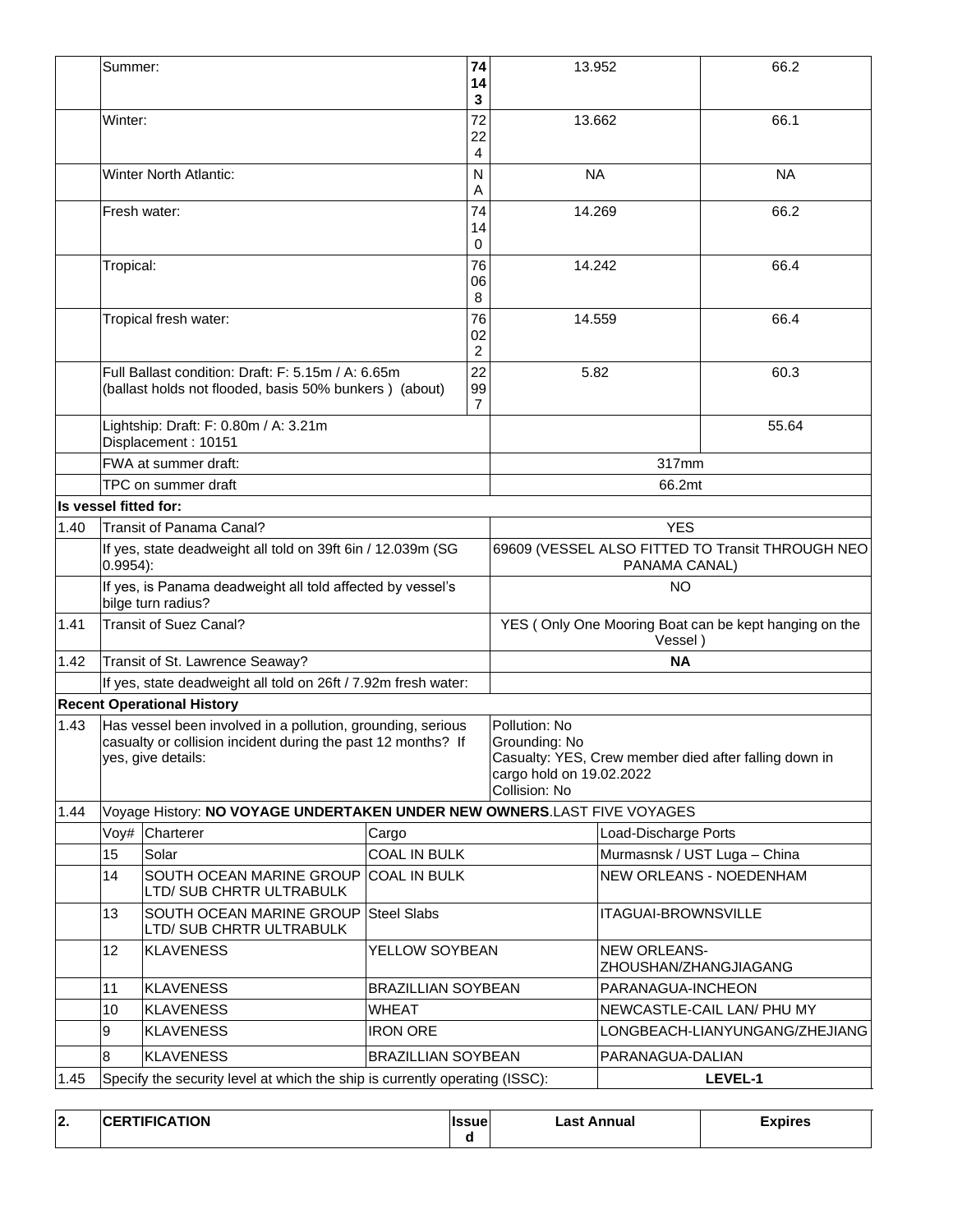| 2.1  | Safety Equipment Certificate:                                                            | 8 <sup>TH</sup><br><b>MAY</b><br>2020  | 16TH APR 2021 | 20TH APR 2025   |
|------|------------------------------------------------------------------------------------------|----------------------------------------|---------------|-----------------|
| 2.2  | Safety Radio Certificate:                                                                | 8 <sup>TH</sup><br>MAY<br>2020         | 16TH APR 2021 | 20TH APR 2025   |
| 2.3  | Safety Construction Certificate:                                                         | 8 <sup>TH</sup><br><b>MAY</b><br>2020  | 16TH APR 2021 | 20TH APR 2025   |
| 2.4  | Loadline Certificate:                                                                    | 8 <sup>TH</sup><br>MAY<br>2020         | 16TH APR 2021 | 20TH APR 2025   |
| 2.5  | Safety Management Certificate (SMC):                                                     | $12^{TH}$<br><b>NOV</b><br>2019        |               | 11TH NOV 2024   |
| 2.6  | Document of Compliance (DOC):                                                            | 28 <sup>TH</sup><br><b>NOV</b><br>2019 | 04-Mar-2022   | 6TH DEC 2024    |
| 2.7  | Cargo Gear survey:                                                                       | 8 <sup>TH</sup><br><b>MAY</b><br>2020  | 21ST FEB 2022 | 7TH NOV 2025    |
| 2.8  | Cargo securing manual:                                                                   | 09 <sup>TH</sup><br><b>FEB</b><br>2022 |               |                 |
| 2.9  | International Oil Pollution Prevention Certificate<br>(IOPPC):                           | 14 <sup>TH</sup><br><b>JUN</b><br>2019 | 8TH MAY 2020  | 3RD SEP 2022    |
| 2.10 | Ship Sanitation Control (SSCC) / Ship Sanitation<br>Control Exemption (SSCE) Certificate | 27 <sup>TH</sup><br><b>OCT</b><br>2021 | 25 April 2022 | <b>OCT 2022</b> |
| 2.11 | <b>USCG COFR:</b>                                                                        | 4 <sup>TH</sup><br><b>DEC</b><br>2020  |               | 4TH DEC 2023    |
| 2.12 | International Ship Security Certificate (ISSC):                                          | $12^{TH}$<br><b>NOV</b><br>2019        |               | 11TH NOV 2024   |

| 3.  | <b>CREW MANAGEMENT</b>                       |                               |
|-----|----------------------------------------------|-------------------------------|
| 3.1 | Number of Officers: (including Master)       | 9                             |
| 3.2 | Number of crew:                              | 11                            |
| 3.3 | Name and nationality of Master:              | CAPT. YEVGEN SIVOV, UKRAINIAN |
| 3.4 | Nationality of Officers:                     | MOLDOVA, INDIA, NIGERIA       |
| 3.5 | Nationality of crew:                         | <b>INDIAN</b>                 |
| 3.6 | What is the common working language onboard: | <b>ENGLISH</b>                |
| 3.7 | Do officers speak and understand English?    | <b>YES</b>                    |

| 4.  | <b>SAFETY MANAGEMENT</b>                                                |                         |            |
|-----|-------------------------------------------------------------------------|-------------------------|------------|
| 4.1 | Is the vessel ISM certified?                                            | <b>YES</b>              |            |
| 4.2 | Document of Compliance (DOC) certificate number / issuing<br>authority: | DBA0/ATE/20191127213216 | BV         |
| 4.3 | Safety Management (SMC) certificate number / issuing<br>authority:      | 19ST-M0019SMC           | <b>NKK</b> |
|     | State outstanding recommendations, if any:                              |                         |            |
| 4.4 | Is the vessel operated under a Quality Management System?               |                         |            |
|     | If Yes, what type of system (ISO9002 or IMO Resolution<br>$A.741(18)$ : |                         |            |

|  |  | <b>CARGO ARRANGEMENTS</b> |
|--|--|---------------------------|
|--|--|---------------------------|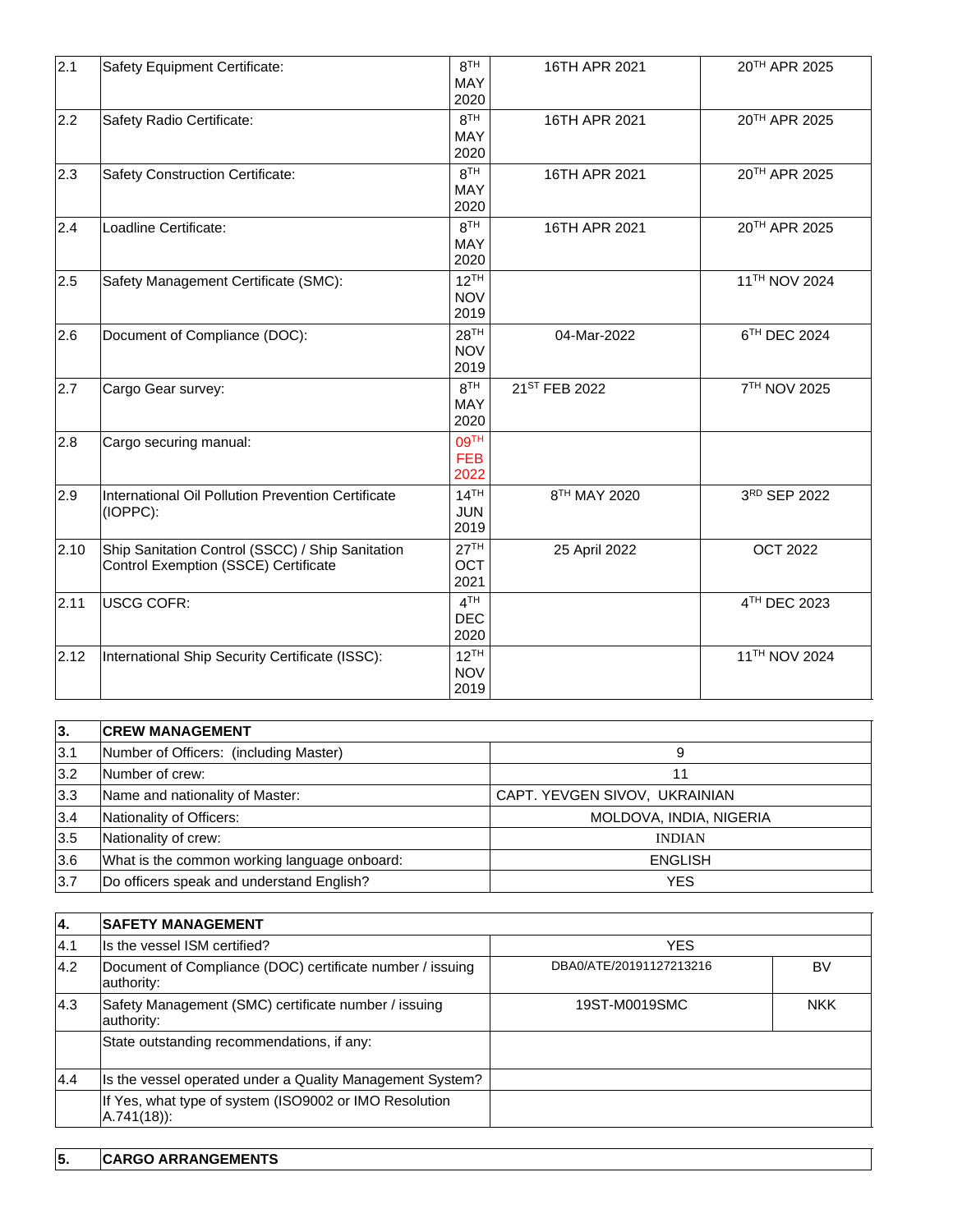| <b>Holds</b> |                                                                                                                        |                                                                                                                                                                                     |                                                                                                                                                                            |             |
|--------------|------------------------------------------------------------------------------------------------------------------------|-------------------------------------------------------------------------------------------------------------------------------------------------------------------------------------|----------------------------------------------------------------------------------------------------------------------------------------------------------------------------|-------------|
| 5.1          | Number of holds:                                                                                                       |                                                                                                                                                                                     | $\overline{7}$                                                                                                                                                             |             |
| 5.2          | Hold dimensions: L x B x H                                                                                             |                                                                                                                                                                                     | NO-1 25.2 X (9.66 FWD 23.1 AFT) X 18.8                                                                                                                                     |             |
|              |                                                                                                                        |                                                                                                                                                                                     | NO-220.14 X23.10 X 18.8                                                                                                                                                    |             |
|              |                                                                                                                        |                                                                                                                                                                                     | NO-3 25.2 X 23.1 X 18.8                                                                                                                                                    |             |
|              |                                                                                                                        |                                                                                                                                                                                     | NO-4 20.14 X23.10 X 18.8                                                                                                                                                   |             |
|              |                                                                                                                        |                                                                                                                                                                                     | NO-5 25.2 X 23.1 X 18.8                                                                                                                                                    |             |
|              |                                                                                                                        |                                                                                                                                                                                     | NO-6 20.12 X 23.1 X 18.8                                                                                                                                                   |             |
|              |                                                                                                                        |                                                                                                                                                                                     | N0-7 22.67 X(23.2 FWD 9.66 AFT) X 18.8                                                                                                                                     |             |
| 5.3          | Are vessel's holds clear and free of any obstructions?                                                                 |                                                                                                                                                                                     | <b>YES</b>                                                                                                                                                                 |             |
| 5.4          | Capacity, by hold, excluding wing/topside tanks but including<br>hatchways:                                            |                                                                                                                                                                                     | Grain-CBM                                                                                                                                                                  | Bale-CBM    |
|              | <b>NO-1</b>                                                                                                            |                                                                                                                                                                                     | 12147.1                                                                                                                                                                    | 11840.8     |
|              | <b>NO-2</b>                                                                                                            |                                                                                                                                                                                     | 12587.6                                                                                                                                                                    | 12231.0     |
|              | $NO-3$                                                                                                                 |                                                                                                                                                                                     | 13626.7                                                                                                                                                                    | 13270.1     |
|              | $NO-4$                                                                                                                 |                                                                                                                                                                                     | 12416.2                                                                                                                                                                    | 12059.6     |
|              | $NO-5$                                                                                                                 |                                                                                                                                                                                     | 13620.6                                                                                                                                                                    | 13264.0     |
|              | $NO-6$                                                                                                                 |                                                                                                                                                                                     | 12593.9                                                                                                                                                                    | 12327.3     |
|              | $NO-7$                                                                                                                 |                                                                                                                                                                                     | 12253.5                                                                                                                                                                    | 11896.9     |
|              | Total:                                                                                                                 |                                                                                                                                                                                     | 89245.9 CBM                                                                                                                                                                | 86799.7 CBM |
| 5.5          | Is vessel strengthened for the carriage of heavy cargoes?                                                              |                                                                                                                                                                                     | <b>YES</b>                                                                                                                                                                 |             |
| 5.6          | If yes, state which holds may be left empty:                                                                           | HOLD NO. 2, 4, 6 HOLDS MAY BE LEFT EMPTY(But as<br>per SOLAS Chapter XII and regulation 14 States that more<br>than 10years of age - will not be allowed to load alternate<br>hold) |                                                                                                                                                                            |             |
| 5.7          | Is tanktop steel suitable for grab discharge?                                                                          |                                                                                                                                                                                     | <b>YES</b>                                                                                                                                                                 |             |
| 5.8          | State whether bulkhead corrugations are vertical or horizontal:                                                        | <b>VERTICAL</b>                                                                                                                                                                     |                                                                                                                                                                            |             |
| 5.9          | Tanktop strength:                                                                                                      | NO 1 AND 7<br>25.5MT /M2<br>NO 3 AND 5<br>28.11 MT/M2<br>NO 2 4 AND 6 21.58 MT/M2                                                                                                   |                                                                                                                                                                            |             |
| 5.10         | Are holds CO2 fitted?                                                                                                  |                                                                                                                                                                                     | <b>NO</b>                                                                                                                                                                  |             |
| 5.11         | Are holds fitted with smoke detection system?                                                                          |                                                                                                                                                                                     | <b>NO</b>                                                                                                                                                                  |             |
| 5.12         | Is vessel fitted with Australian type approved holds ladders?                                                          |                                                                                                                                                                                     | <b>YES</b>                                                                                                                                                                 |             |
| 5.13         | Has vessel a functioning class certified loadmaster/loadicator<br>or similar calculator?                               |                                                                                                                                                                                     | <b>YES</b>                                                                                                                                                                 |             |
| 5.14         | Are holds hoppered at:                                                                                                 |                                                                                                                                                                                     |                                                                                                                                                                            |             |
|              |                                                                                                                        |                                                                                                                                                                                     | Forward bulkhead? YES EXCEPT NO.1 HOLD                                                                                                                                     |             |
|              |                                                                                                                        |                                                                                                                                                                                     | Aft bulkhead? YES EXCEPT NO. 7 HOLD                                                                                                                                        |             |
| 5.15         | Can vessel's holds be described as box shaped?                                                                         |                                                                                                                                                                                     | <b>NO</b>                                                                                                                                                                  |             |
| 5.16         | Measurement of any tank slopes/hoppering:<br>(height and distance from vessel's side at tank top)                      |                                                                                                                                                                                     | NO.1 FWD HT/6.8M X DIST/7.8M<br>NO.1 AFT HT/5.8M X DIST X 4.55M<br>NO.2 TO 6 HT/6.1M X DIST X 4.55M<br>NO.7 FWD HT/6.1M X DIST X 4.55M<br>NO.7 AFT HT/10.5M X DIST X 9.70M |             |
| 5.17         | Flat floor measurement of cargo holds at tank top: L x W                                                               | <b>NO.1</b><br><b>NO. 2</b><br>NO. 3<br>NO.4<br><b>NO.5</b><br>NO.6<br><b>NO.7</b>                                                                                                  | 25.2 X (9.66 FWD 23.1 AFT)<br>20.14 X23.10<br>25.2 X 23.1<br>20.14 X23.10<br>25.2 X 23.1<br>20.12 X 23.1<br>22.67 X (23.2 FWD 9.66 AFT)                                    |             |
| 5.18         | Are vessel's holds electrically ventilated?                                                                            |                                                                                                                                                                                     | <b>NO</b>                                                                                                                                                                  |             |
|              | If yes, state number of air-changes per hour basis empty<br>holds:                                                     |                                                                                                                                                                                     | <b>NA</b>                                                                                                                                                                  |             |
| 5.19         | Type of hold paint:                                                                                                    |                                                                                                                                                                                     | EPOXY RED BROWN                                                                                                                                                            |             |
| 5.20         | Is vessel fitted for carriage of grain in accordance with chapter<br>V1 of SOLAS 1974 and amendments without requiring |                                                                                                                                                                                     | <b>YES</b>                                                                                                                                                                 |             |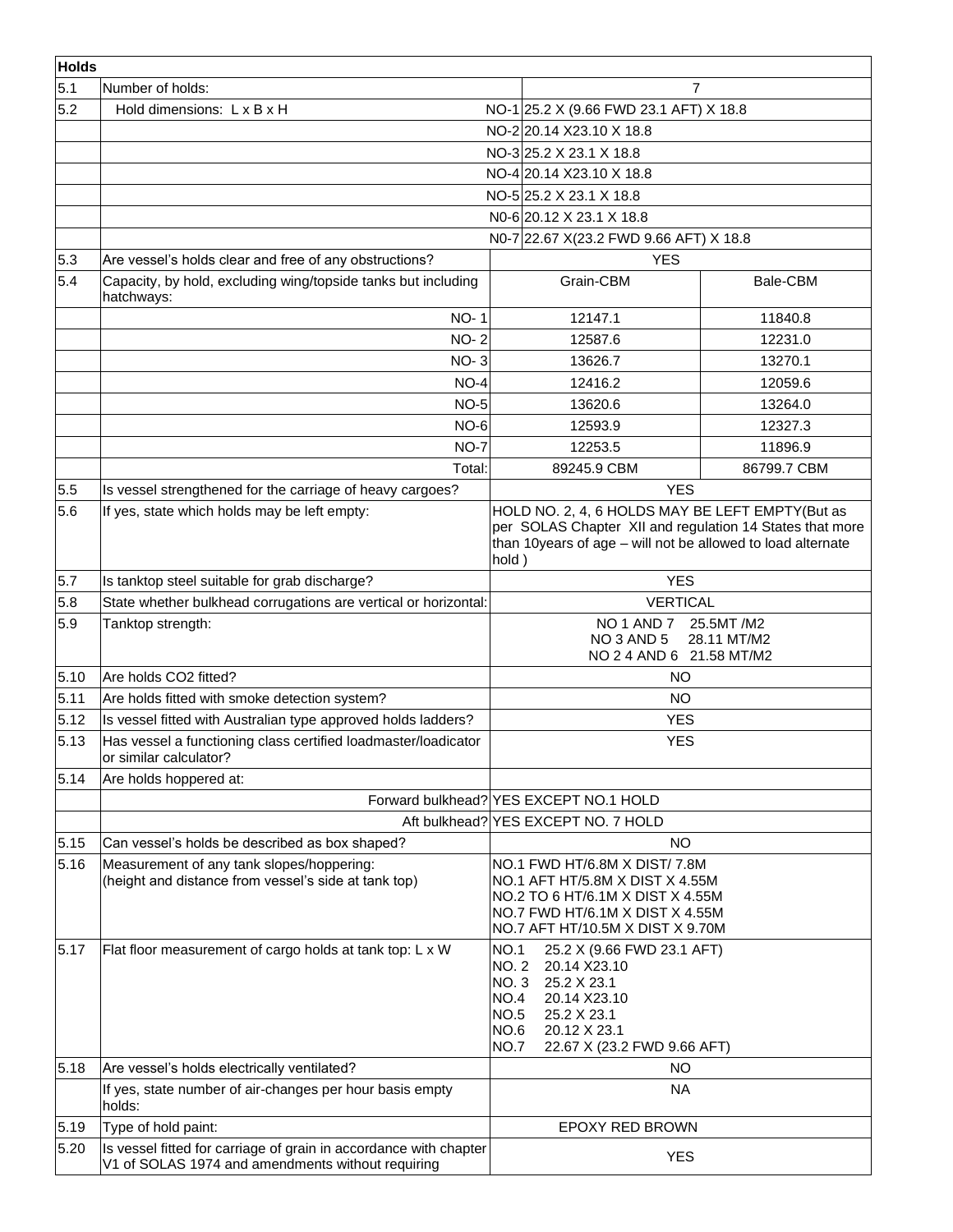|                | bagging, strapping and securing when loading a full cargo<br>(deadweight) of heavy grain in bulk (stowage factor 42 cu.<br>Feet) with ends untrimmed?        |                                                                                 |
|----------------|--------------------------------------------------------------------------------------------------------------------------------------------------------------|---------------------------------------------------------------------------------|
| 5.21           | Is the vessel fitted with A60 Steel Bulkhead?<br><b>YES</b>                                                                                                  |                                                                                 |
|                | Deck and Hatches                                                                                                                                             |                                                                                 |
| 5.22           | Number of hatches:                                                                                                                                           | $\overline{7}$                                                                  |
| 5.23           | Make and type of hatch covers:                                                                                                                               | MAKE: TSUJI HEAVY INDUSTRIES CO. LTD JPN<br>TYPE: STEEL HATCHCOVER SIDE ROLLING |
| 5.24           | Hatch dimensions: (Length X Breadth)                                                                                                                         | $NO-1$<br>16.8M X 13.2 M<br>NO-2 TO 7 16.8 M X 14.85M                           |
| 5.25           | Hatch span (distance from front of forward hatch#1 to aft of<br>rear hatch#7):                                                                               | 166.7 MTRS.                                                                     |
| 5.26           | Strength of hatch covers:                                                                                                                                    | NO.1 2.04 MT/M2<br>NO.2 TO 7 1.71MT/M2                                          |
| 5.27           | Number, diameter and location of cement holes                                                                                                                | <b>NIL</b>                                                                      |
| 5.28           | Distance from ship's rail to near and far edge of hatch<br>covers/coaming near and far (Please advise the minimum<br>width clear of any obstruction for each | NEAR 8.6M AND FAR 23.6 M                                                        |
| 5.29           | Distance from bow to fore of 1 <sup>st</sup> hold opening:                                                                                                   | 21 M.                                                                           |
| 5.30           | Distance from stern to aft of last hold opening:                                                                                                             | 37.2 M.                                                                         |
| 5.31           | State deck strength:                                                                                                                                         | 1.06 T/M2                                                                       |
| <b>Ballast</b> |                                                                                                                                                              |                                                                                 |
| 5.32           | Capacity of ballast tanks (100%):                                                                                                                            | 20880.1 M3                                                                      |
| 5.33           | Ballast holds capacity, state which hold(s):                                                                                                                 | NO.4 12416.2 M3                                                                 |
| 5.34<br>5.35   | Vessel's ballasting time / rate of ballasting / Vessel's<br>deballasting time / rate of deballasting                                                         | 18HR/1400M3-HR/18HR/1400M3-HR<br>AND 10-12 HRS FOR STRIPPING                    |
| 5.36           | Unpumpable quantity:                                                                                                                                         | About, 250 MT.                                                                  |

| 6.   | CARGO GEAR (ONLY TO BE COMPLETED IF APPLICABLE)                                                                      |           |  |  |  |  |
|------|----------------------------------------------------------------------------------------------------------------------|-----------|--|--|--|--|
| 6.1  | If geared state make and type:                                                                                       | <b>NA</b> |  |  |  |  |
| 6.2  | Number/location of derricks / cranes:                                                                                |           |  |  |  |  |
| 6.3  | Maximum outreach of gear beyond ships rail                                                                           |           |  |  |  |  |
| 6.4  | Maximum outreach of gear beyond ships rail with maximum<br>cargo lift on hook:                                       |           |  |  |  |  |
| 6.5  | If gantry cranes/horizontal slewing cranes - state minimum<br>clearance distance crane hook to top of hatch coaming: |           |  |  |  |  |
| 6.6  | Time needed for full cycle with maximum cargo lift on hook:                                                          |           |  |  |  |  |
| 6.7  | Hoisting time of gear: (Load / Metres Minutes)<br>Hook                                                               |           |  |  |  |  |
|      | Grab                                                                                                                 |           |  |  |  |  |
| 6.8  | Luffing time of gear:                                                                                                |           |  |  |  |  |
| 6.9  | Slewing time of gear:                                                                                                |           |  |  |  |  |
| 6.10 | Is gear combinable for heavy lift?                                                                                   |           |  |  |  |  |
| 6.11 | Are winches electro-hydraulic?                                                                                       |           |  |  |  |  |
| 6.12 | If vessel has grabs on board - state:                                                                                |           |  |  |  |  |
|      | Type:                                                                                                                |           |  |  |  |  |
|      | Weight:                                                                                                              |           |  |  |  |  |
|      | Lifting Capacity:                                                                                                    |           |  |  |  |  |
|      | Power source of grabs:                                                                                               |           |  |  |  |  |
|      | Location of power source:                                                                                            |           |  |  |  |  |
| 6.13 | Does vessel have enough power to run 4 cranes and 4 shore<br>grabs (if applicable). If not pls state how many?       |           |  |  |  |  |
| 6.14 | Is vessel fitted with sufficient lights at each hatch for night<br>work?                                             |           |  |  |  |  |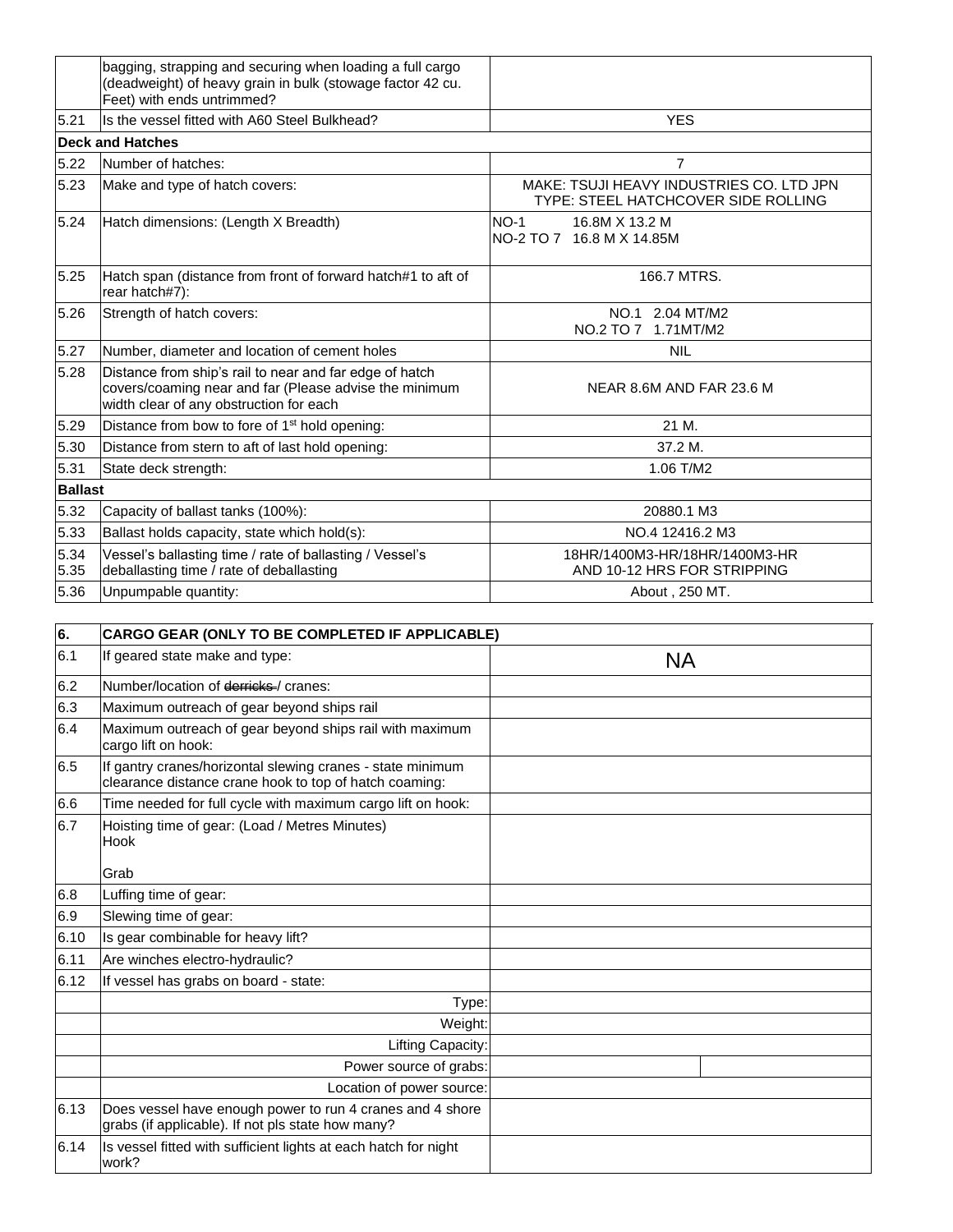| 6.15 | Is vessel logs fitted?                                                       |                    |           |  |
|------|------------------------------------------------------------------------------|--------------------|-----------|--|
|      | If yes, state number, type and height of stanchions/sockets, if<br>on board: |                    |           |  |
| 6.16 | Is vessel log racks fitted?                                                  |                    |           |  |
| 6.17 | Timber Loadline (if applicable)                                              | Dead<br>weig<br>ht | <b>NA</b> |  |
|      | Summer:                                                                      | <b>NA</b>          | <b>NA</b> |  |
|      | Winter:                                                                      | <b>NA</b>          | <b>NA</b> |  |
|      | Winter North Atlantic:                                                       | <b>NA</b>          | <b>NA</b> |  |
|      | Fresh water:                                                                 | <b>NA</b>          | <b>NA</b> |  |
|      | Tropical:                                                                    | <b>NA</b>          | <b>NA</b> |  |
|      | Tropical fresh water:                                                        | <b>NA</b>          | <b>NA</b> |  |

| 7.  |                                                                                                               |           |           |
|-----|---------------------------------------------------------------------------------------------------------------|-----------|-----------|
| 7.1 | Capacity in direct stow of TEU/FEU basis empty tanks:                                                         | NA.       | <b>NA</b> |
|     | Capacity in direct stow of TEU/FEU basis full tanks:                                                          | NA.       | NA.       |
| 7.2 | Are all containers within reach of vessel's gear?                                                             | <b>NA</b> |           |
| 7.3 | If no, state self sustained capacity:                                                                         | <b>NA</b> |           |
| 7.4 | If vessel fitted with all permanent and loose fittings/lashing<br>materials for above number of TEU/FEU?      | <b>NA</b> |           |
| 7.5 | Is vessel fitted with recessed holes/shoes on tanktop and<br>container shoes on weatherdeck and hatch covers? | ΝA        |           |
| 7.6 | Advise stack weights and number of tiers on/under deck per<br>TEU:                                            | NA.       |           |
|     | Advise stack weights and number of tiers on/under deck per<br>FEU:                                            | <b>NA</b> |           |
| 7.7 | Has vessel a container spreader on board?                                                                     | <b>NA</b> |           |
| 7.8 | Number and type of reefer plugs:                                                                              | <b>NA</b> |           |

| 8.           | <b>ENGINE ROOM, SPEED AND CONSUMPTION</b>                                 |                                                                                   |                                           |  |
|--------------|---------------------------------------------------------------------------|-----------------------------------------------------------------------------------|-------------------------------------------|--|
| 8.1          | Is vessel fitted with a shaft generator?                                  | <b>NO</b>                                                                         |                                           |  |
|              | <b>Engine Room</b>                                                        |                                                                                   |                                           |  |
| 8.2          | Engine make/model and type:                                               |                                                                                   | MAN B&W 7S50 MC-6                         |  |
| 8.3          | BHP / RPM of main engine at MCR:                                          | 8678KW                                                                            | <b>115RPM</b>                             |  |
| 8.4          | BHP / RPM of main engine at NCR (as % of MCR):                            |                                                                                   |                                           |  |
| 8.5          | <b>GENERATORS:</b>                                                        | MAKE: YANMAR MODEL: 6N18AL-HV 455KW,900RPM 3 SETS                                 |                                           |  |
| <b>Fuel</b>  |                                                                           |                                                                                   |                                           |  |
| 8.5          | What type/viscosity of fuel is used for main propulsion:                  | <b>VLSFO/LSMGO</b>                                                                |                                           |  |
|              | Capacity (100%) of main engine bunker tanks (excluding<br>unpumpables):   | 1619 m3                                                                           |                                           |  |
| 8.6          | What type/viscosity of fuel is used in the generating plant:              | <b>VLSFO/LSMGO</b>                                                                |                                           |  |
|              | Capacity (100%) of aux engine(s) bunker tanks (excluding<br>unpumpables): | SAME BUNKER TANKS USED m3                                                         |                                           |  |
| <b>Speed</b> |                                                                           |                                                                                   |                                           |  |
| 8.7          | Ballast:                                                                  | AS PER CP                                                                         |                                           |  |
|              | Laden:                                                                    | AS PER CP                                                                         |                                           |  |
|              | <b>Consumptions</b>                                                       |                                                                                   |                                           |  |
| 8.8          | Passage                                                                   | AS PER CP                                                                         |                                           |  |
|              | Ballast:                                                                  | Full ballast-14.0 Knots on Eco ballast -12.5<br>32.0 Mtons IFO $+$ 0.1 Mt<br>MGO. | Knots on 26.8 Mtons<br>$IFO + 0.1$ Mt MGO |  |